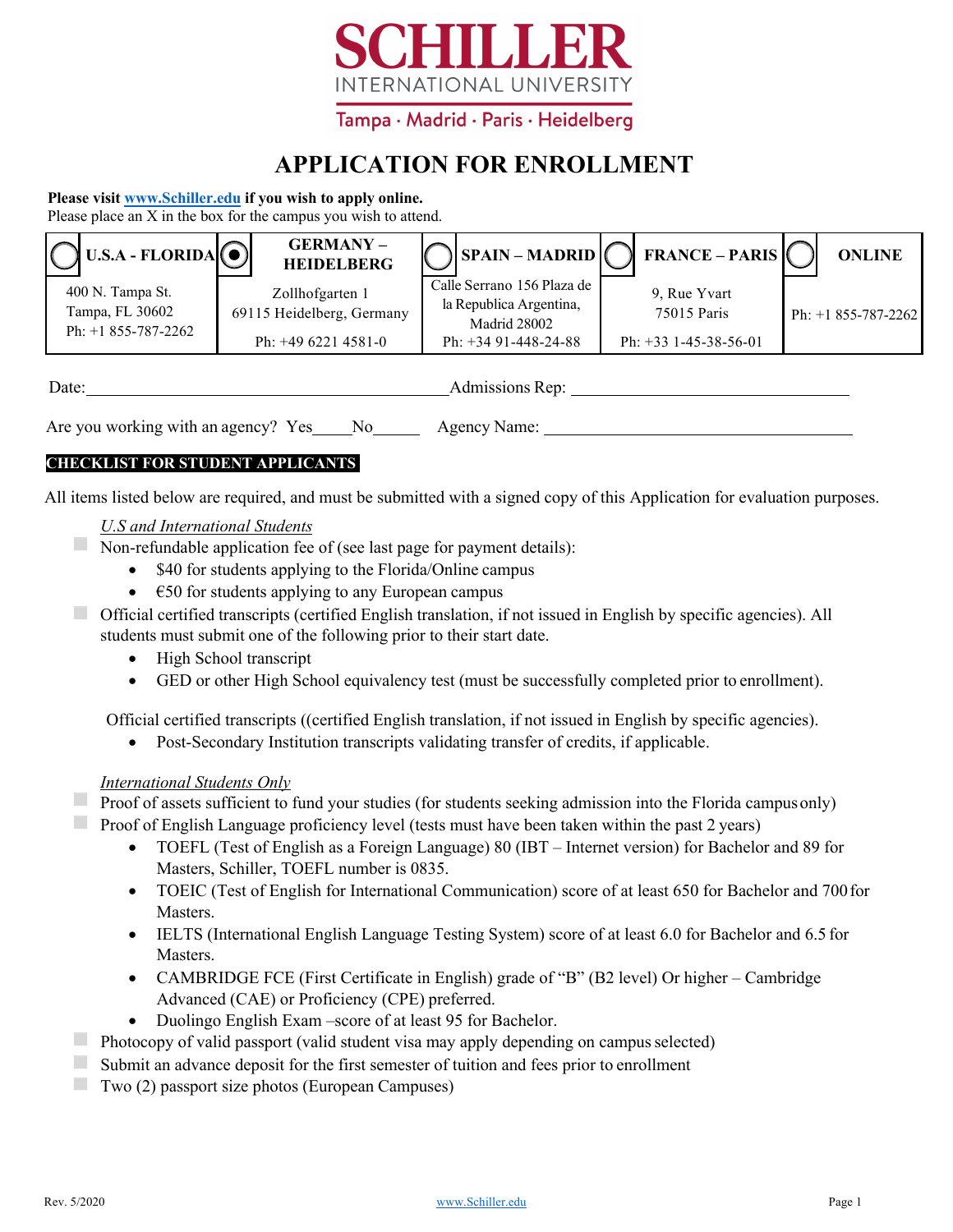

### **STUDENT PERSONALINFORMATION**

**Please complete the following, print clearly in CAPITAL LETTERS. All fields must be completed.** 

**Legal Name of Student Applicant (asstated on Passport, Driver's License, Soc. Security Card, etc.):**

| Family (Last) Name                                                                                                                                     |                           |                                                   |                                                 | First Name                      |                                                                   | Middle Name                               |
|--------------------------------------------------------------------------------------------------------------------------------------------------------|---------------------------|---------------------------------------------------|-------------------------------------------------|---------------------------------|-------------------------------------------------------------------|-------------------------------------------|
| Expected Start Date: /                                                                                                                                 |                           |                                                   |                                                 |                                 |                                                                   |                                           |
|                                                                                                                                                        | Month                     | Day                                               | Year                                            |                                 |                                                                   |                                           |
| Degree Desired: CAssociate                                                                                                                             |                           | Bachelor                                          | <b>O</b> Master                                 |                                 |                                                                   |                                           |
|                                                                                                                                                        |                           |                                                   |                                                 |                                 |                                                                   |                                           |
|                                                                                                                                                        |                           |                                                   |                                                 |                                 |                                                                   | Year                                      |
| Permanent Mailing Address:                                                                                                                             |                           |                                                   |                                                 | <b>Current Mailing Address:</b> |                                                                   |                                           |
|                                                                                                                                                        |                           |                                                   |                                                 |                                 |                                                                   |                                           |
|                                                                                                                                                        |                           |                                                   |                                                 |                                 |                                                                   | Phone (include country code): Cell: Cell: |
| Email Address (write clearly): Notice and Address (write clearly):                                                                                     |                           |                                                   |                                                 |                                 |                                                                   |                                           |
| Citizenship: $\Box$ U.S. Citizen $\Box$ U.S. Permanent Resident $\Box$ Non-U.S. Citizen or Resident                                                    |                           |                                                   |                                                 |                                 |                                                                   |                                           |
|                                                                                                                                                        |                           |                                                   |                                                 |                                 |                                                                   |                                           |
| If Non-U.S. Citizen or Resident, please list Country of Citizenship: _______________________________                                                   |                           |                                                   |                                                 |                                 |                                                                   |                                           |
| Primary Language: 1997                                                                                                                                 |                           |                                                   |                                                 |                                 | Are you fluent in English (if not primary language) $\square$ Yes | $\Box$ No                                 |
|                                                                                                                                                        |                           |                                                   |                                                 |                                 |                                                                   |                                           |
| Gender:                                                                                                                                                | $\Box$ Male $\Box$ Female |                                                   |                                                 |                                 |                                                                   |                                           |
| <b>Ethnicity (Optional):</b><br>$\Box$ Hispanic or Latino                                                                                              |                           | $\Box$ African American<br>$\Box$ Native Hawaiian | $\Box$ Alaska Native<br>$\Box$ Pacific Islander |                                 | $\Box$ American Indian<br>$\Box$ White                            | $\Box$ Asian<br>$\Box$ Two or More Races  |
| Are you a veteran or currently active in the U.S. military?                                                                                            |                           |                                                   |                                                 | $\Box$ No                       | $\Box$ Yes                                                        |                                           |
| If yes, please detail:                                                                                                                                 |                           |                                                   |                                                 |                                 |                                                                   |                                           |
|                                                                                                                                                        |                           | Military Branch                                   |                                                 | <b>Current Status</b>           |                                                                   | Separation Date (MM/DD/YY)                |
| Are you eligible for Veteran's benefits? $\square$ No<br>Do you have military transcripts detailing your training (such as AARTS, SMARTS, CCAF. Etc.)? |                           |                                                   | $\Box$ Yes                                      |                                 |                                                                   | $\Box$ No<br>$\Box$ Yes                   |
| If yes, please detail:                                                                                                                                 |                           |                                                   |                                                 |                                 |                                                                   |                                           |
|                                                                                                                                                        |                           |                                                   |                                                 |                                 |                                                                   |                                           |
| How did you hear about Schiller International University?                                                                                              |                           |                                                   |                                                 |                                 |                                                                   |                                           |
| $\Box$ Military Personnel, please name person & base: $\Box$                                                                                           |                           |                                                   |                                                 |                                 |                                                                   |                                           |
|                                                                                                                                                        |                           |                                                   |                                                 |                                 |                                                                   |                                           |
| $\Box$ Internet, please specify which website: www.                                                                                                    |                           |                                                   |                                                 |                                 |                                                                   |                                           |
| $\Box$ Current Student or Alumni, please specify name:                                                                                                 |                           |                                                   |                                                 |                                 |                                                                   |                                           |
|                                                                                                                                                        |                           |                                                   |                                                 |                                 |                                                                   |                                           |
| $\Box$ Friend                                                                                                                                          | $\Box$ Other:             |                                                   |                                                 |                                 |                                                                   |                                           |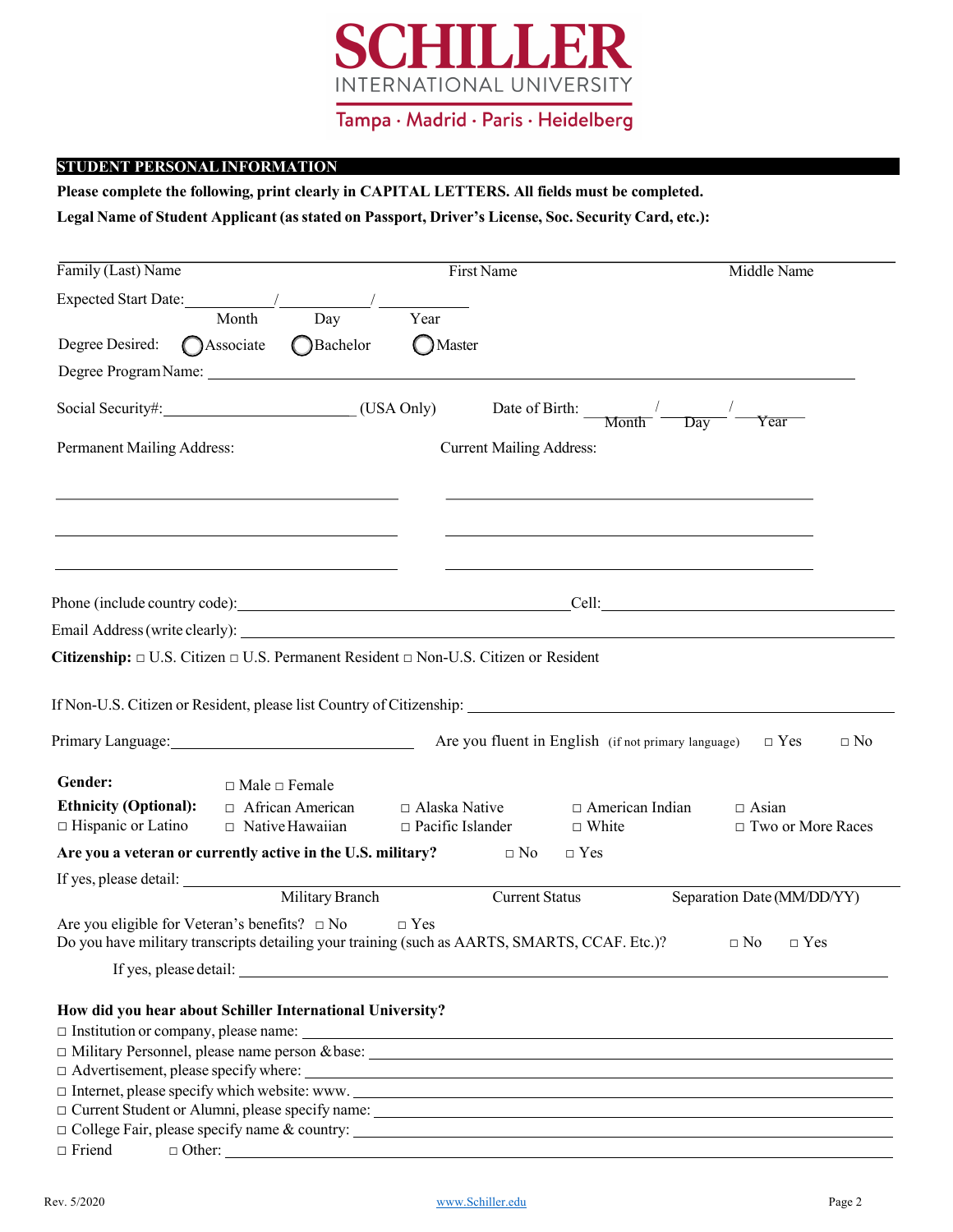

# **PARENT OR LEGAL GUARDIAN OF STUDENT INFORMATION FOR STUDENTS UNDER 18 YEARS OF AGE** Full Name of  $\Box$  Father  $\Box$  Mother  $\Box$  Legal Guardian: Address: Home Phone: The Contract of the Contract of the Mobile: Mobile:  $\blacksquare$ Work Phone: Email Address (writeclearly): **STUDENTACADEMICINFORMATION IMPORTANT NOTE: Applicants must submit full documentation for ALL education, past and present.** Only what is mentioned and submitted along with this agreement will be evaluated by SIU. High School validation must be obtained prior to the start date. Documents not mentioned here that are submitted after admission to Schiller will not be accepted or considered for admissions purposes. **What is your highest level of education?** □ High School □ Undergraduate □ Graduate □ Other **I attest that I have received a HS diploma, or its equivalent, prior to enrolling in with Schiller International University.** □ Yes □ No **For Undergraduate Programs: High School Education/ (or its equivalent)** School Name: Country: Country: Country: Country: Country: Country: Country: Country: Country: Country: Country: Country: Country: Country: Country: Country: Country: Country: Country: Country: Country: Country: Country: Co Address: Dates Attended: Qualifications Earned:

**IMPORTANT NOTE: Applicants must submit full documentation for ALL education, past and present.** Only what is mentioned and submitted along with this agreement will be evaluated by SIU. Bachelor Degree validation must be obtained prior to the start date. Documents not mentioned here that are submitted after admission to Schiller will not be accepted or considered for admissions purposes.

**What is your highest level of education?** □ High School □ Undergraduate □ Graduate □ Other

and tuition may vary from the U.S. amounts at the main Schiller campus in Florida. Applicants should review this information Applicants wishing to enroll at one of the European campuses should direct their inquiries to the admissions department at the campus of interest. This information may be found on our main website at www.schiller.edu. Due to currency exchange rates, fees with the campus admissions representative.